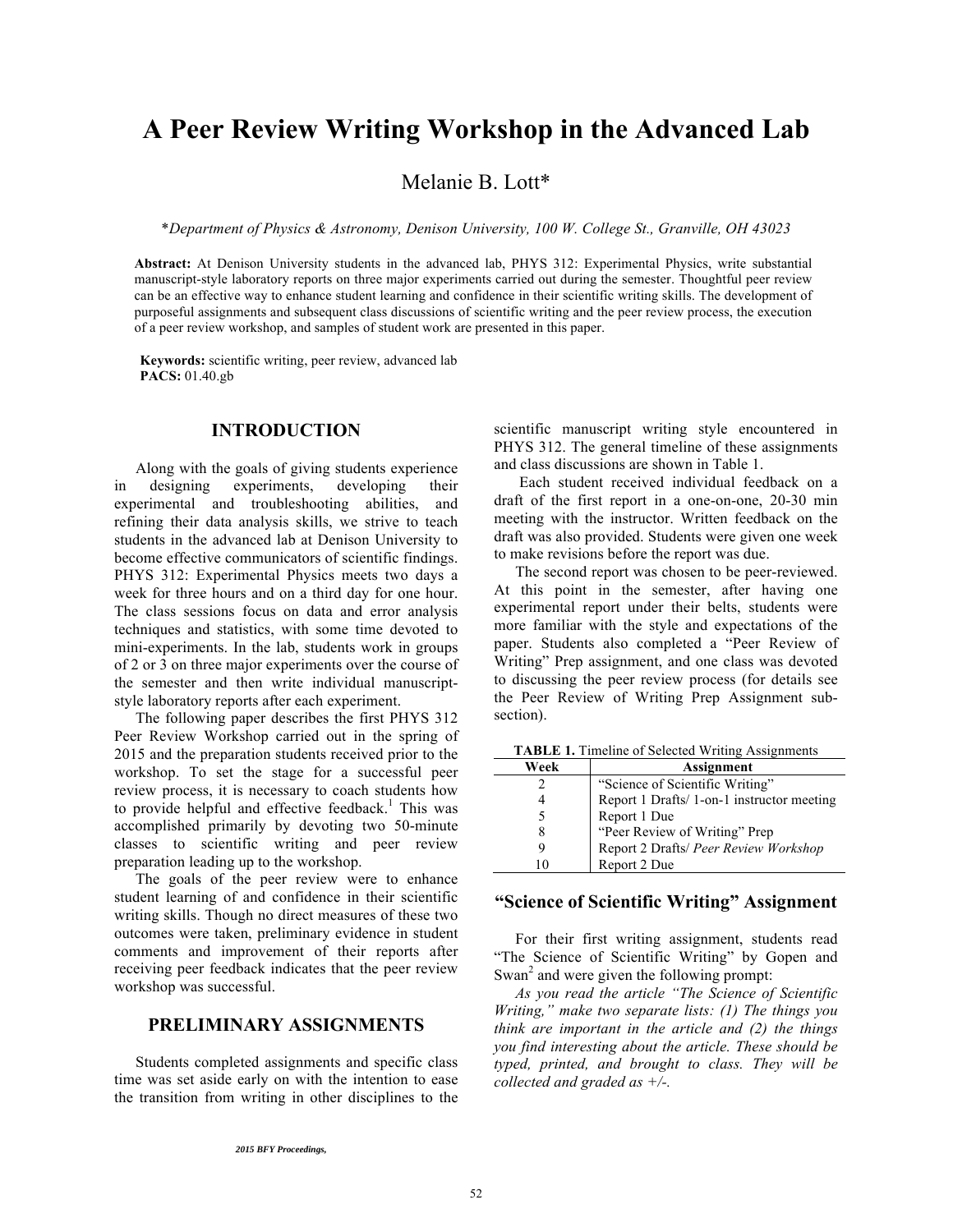At the beginning of class on the day the assignment was due, the students were instructed to hold onto their lists, and work in groups of 2-3 for  $\sim$ 10 minutes to come up with the group's "Top 4" most important things that they thought the authors sought to convey. Each group wrote their Top 4 list on a small whiteboard, and presented their list to the group, while the instructor compiled responses on the main whiteboard. The instructor then asked each of the thirteen students to share one thing they found interesting about the article.

The items in the students' Top 4 lists ranged from very specific and mechanical in nature to more general ideas about writing and included:

- Subject/ verb separation: keep the subject and verb of a sentence close.
- The stress position should be at the end of the sentence (new info/ emphasis).
- Limit the number of complete thoughts in a sentence.
- Limit the use of jargon and extreme number of acronyms.
- It is important to link the information that is presented and how it is related to the other information.
- Avoid logical gaps.
- Keep the audience in mind as you write.
- $Reading = interpreting; Reader should come$ away interpreting what is important the same as the writer intended.

The Important/ Interesting exercise itself served to emphasize this last point.

One student mentioned that he thought the way the authors described the writing process as a way to "improve the quality of thought" was very interesting.

The instructor then shared her Top 4 list, some of which overlapped with the list compiled by the students. A few differences were noted. Many of the students focused on the more mechanistic points (e.g., subject/verb separation), which the instructor deemphasized. The other main difference was that the instructor thought an important take-away message of the article was that writing can often help the author's own thoughts evolve and refine. This was a very new concept for the students in the class even though many of us who have been writing as academics for some time have found that writing can advance and synthesize one's own thoughts.

The remaining class time was spent discussing the students' experience with reading scientific journal articles, and the format and style of the lab reports for PHYS 312, which are organized into the following sections: Abstract, Introduction, Theory, Experimental Methods, Data Analysis & Discussion, Conclusions.

## **Peer Review of Writing Prep Assignment**

One week prior to the Peer Review Workshop, students completed an assignment to prepare them for the peer review process. The goals of this assignment were to guide students to develop the framework for the peer review, discuss what types of feedback are helpful or not, and get them comfortable with giving and receiving critiques.

For this assignment, students read "Introducing Students to Peer Review of Writing" by Chisholm<sup>3</sup> and completed an Important/ Interesting exercise with the same prompt that was used for the "Science of Scientific Writing" assignment. We began the class on the day the assignment was due with the same type of pair-and-share activity and creation of each group's Top 4 list and subsequent discussion. The following are the "important" points that students shared after reading the article:

- When asking someone to review your work, you should communicate your expectations for what type of feedback you hope to receive.
- Effective peer review  $\neq$  Proofreading
- When reading someone's paper, the reviewer should consider the following:
	- o Is it appropriate for the audience?
	- o Are the motivation and hypothesis and/or goal of the experiment clearly stated?
	- o Does the author make connections to past information throughout the paper?
	- o Are there logical gaps? How much interpreting must be done?
	- o Is there an alternate way to analyze the data? Does the reviewer agree with author's choice of analysis?
	- o Is it clear how the error is quantified?
	- o Does the reviewer agree with the author's conclusion(s)?
- Asking the reviewer to describe/ summarize the paper can be an effective method to identify logical gaps and misinterpretation of your writing.
- The reviewer should provide both positive and negative feedback. It is important for the author to know what they are doing well and what can be improved.
- The feedback should be specific and constructive. Don't just say, "It looks good," or "I don't like this."

Complete drafts of Report 2 were due a few days after the Peer Review Prep assignment. As part of the draft, students were instructed to write a paragraph about what in particular they felt needed more work before the final paper was due, which was intended to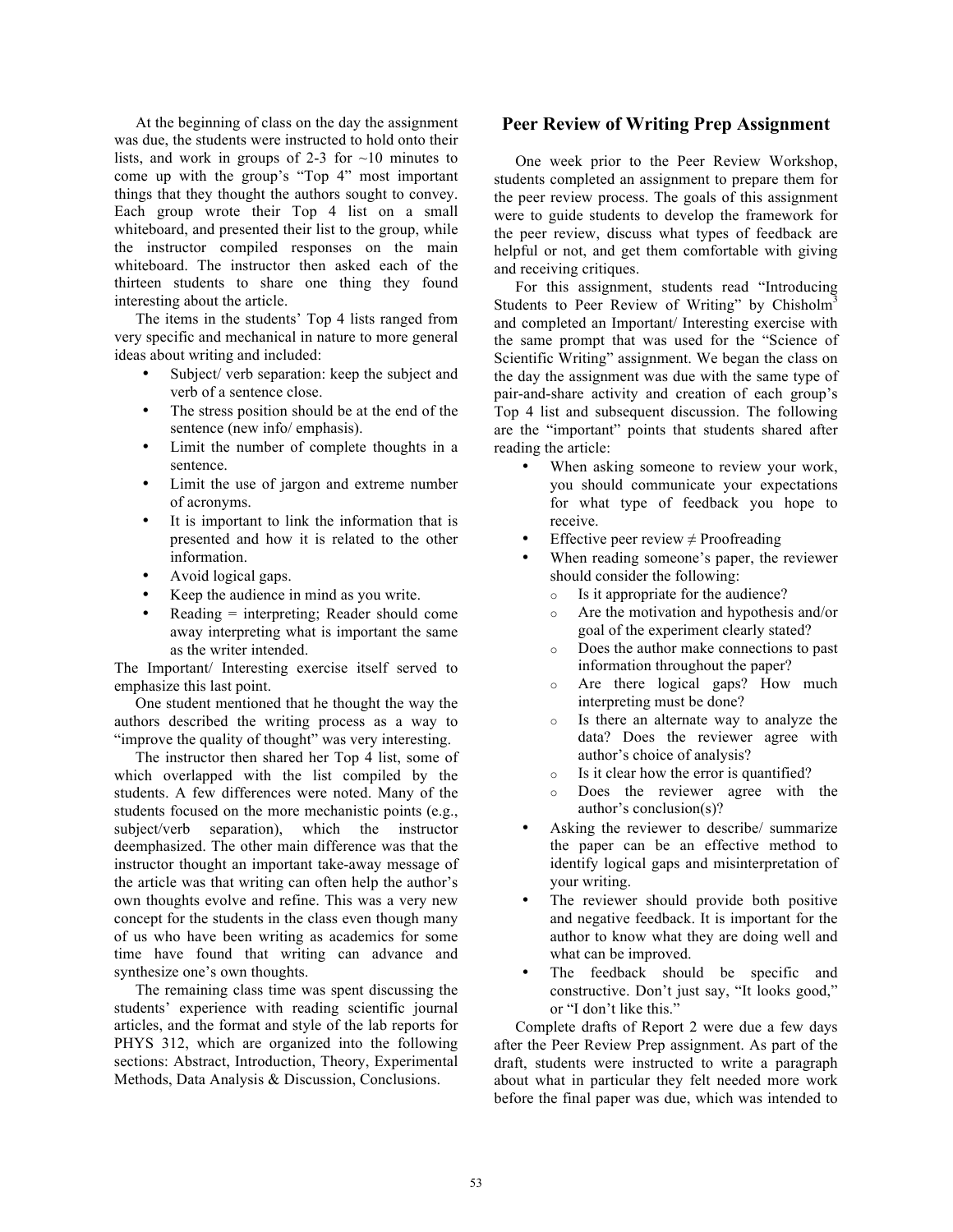help tailor some of the feedback they received from their peers. Each student's paper was reviewed by one peer. The instructor chose which students would peer review what papers with ability and class dynamics in mind. The reviewers had two days to read the paper, provide brief comments and notes within the paper, and type a 1-2 paragraph summary of their main comments (both positive and constructive criticism) for the author.

# **PEER REVIEW WORKSHOP**

The peer review workshop began with a brief reminder to the students of the structure of the workshop. Students were to gather with their peer review group (five groups of 2 and one group of 3) and begin with either one of the papers, spending  $\sim 20$ minutes per paper. They were to follow the guidelines set up based on the Chisholm article and peer review prep discussion in the following order:

- 1. Reviewer begins with a few positive aspects of the paper.
- 2. Reviewer describes/ summarizes the experiment and findings. (Is it consistent with author's intent?)
- 3. Reviewer and author discuss positive aspects and suggestions for improvement or rethinking (both writing and analysis methods).
- 4. Are there questions the reviewer has for the author or that the author has for the reviewer?

Naturally, as the students discuss the papers, there was some mixing of numbers 3 and 4, but peer reviewers were explicitly coached to spend the first few minutes simply describing the experiment and summarizing the results and main points before diving into the critique. This was a suggestion from the Chisholm article that we thought would be particularly helpful to identify any areas in which the reader misinterpreted the author's intended message, connecting back to Gopen and Swan's point that the author of a scientific paper should minimize readers' incorrect filling of logical gaps.

## **Samples of Peer Feedback**

The following are samples of both positive and negative feedback from peer reviewers given in the 1- 2 paragraph summaries they provided to the author of the paper they read.

Some comments concerned providing motivation: *"The motivation and goal are important parts to the experiment, thus they need to be clarified at the beginning."*

*"Beginning with statistics of how dangerous gas and coal emissions can be is an excellent motivator for the reader. I found myself more interested in learning the history and theory of fuel cells later in the paper because of this."*

Other comments identified places where descriptions were unclear or where a diagram would be helpful.

*"The biggest improvement would be (besides actually calculating uncertainties) to reorganize and expand on the description of chaos and nonlinear motion."*

*"A circuit diagram would be very helpful in understanding how the load circuit is set up."*

*"I was thrown off by the mention that the first pendulum was made of two aluminum bars and would have liked to have seen a picture to better conceptualize it."*

*"How were you able to measure a phi of 0.77 degrees?"*

Some students had trouble making an explicit connection between the variables in an equation they wrote in the paper with a conceptual explanation and/or the physical measurements they made in the experiment, which the following comment highlights:

*"…give a better explanation of where the Lyapunov exponents come from. You give the equation, but show what factors in your experimental setup correspond to which variables in the equation."*

Students provided less feedback to their peers on analysis methods, which partially appears to be a product of several students turning in drafts with very minimal data analysis. Below is an example of a positive comment concerning error analysis:

*"The error analysis is inclusive as it covers a variety of uncertainties, both systematic and random, which demonstrates your particular attention to details and careful evaluation of experimental methods."*

And finally, a positive comment about failed experiments:

*"Even though the fuel cell gave you bad data, I appreciate that you discussed it and explained what it should have been and such. Sometimes bad data and failed experiments can still teach us something."*

# **Role of the Instructor in the Workshop**

Having led the students through all of the preparatory work and paired them in workshop groups that would hopefully set them up for a successful experience, the instructor's role in the workshop itself was minimal. The temptation to provide explicit content based or writing feedback was avoided even if the instructor had a strong opinion for or against